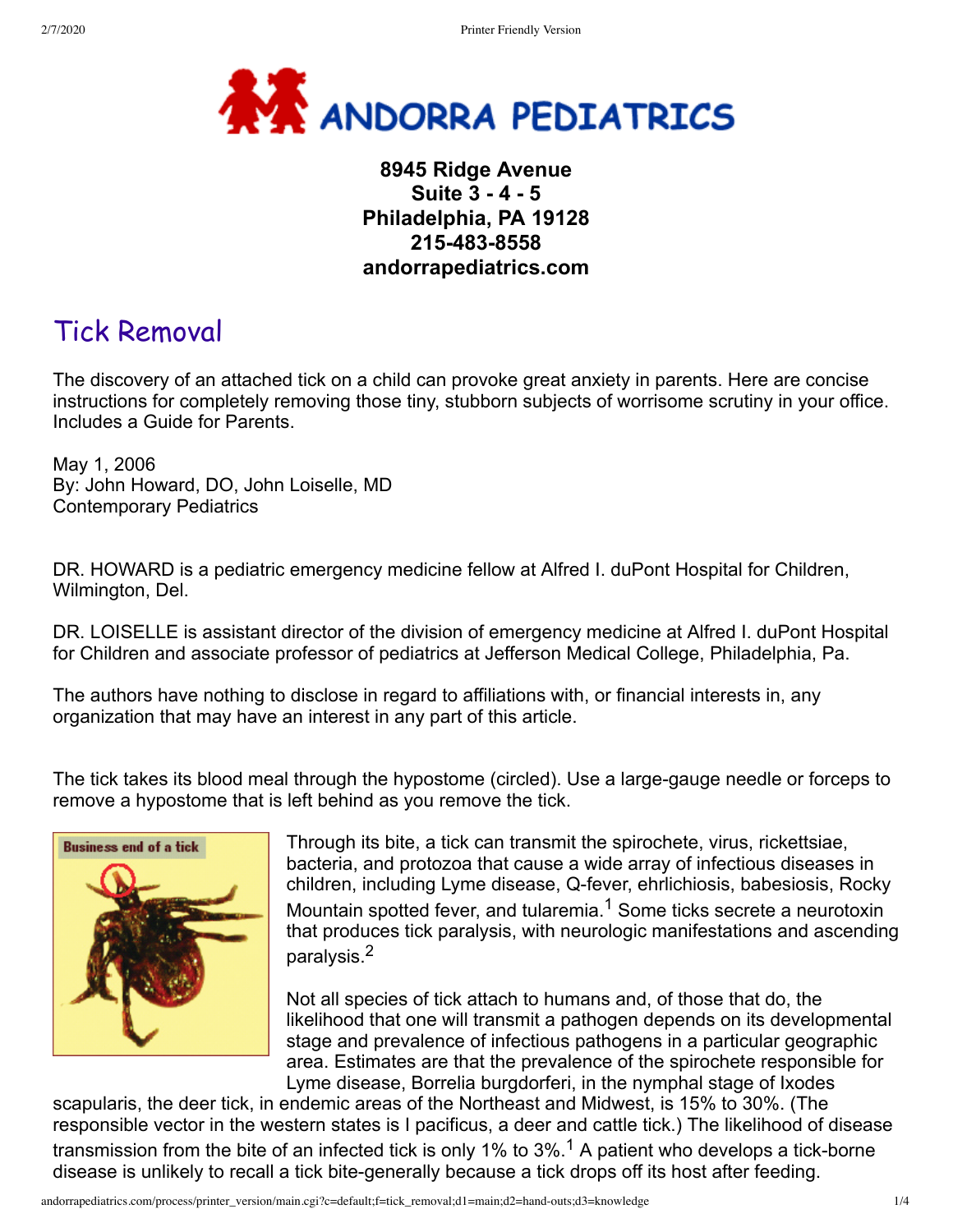Whether any pathogen is transmitted by the bite of a tick is determined by the location of that organism in the tick's gut and the duration of the tick's attachment to its host. A pathogen residing in the salivary glands of the tick will pass to its host more quickly and efficiently than one in the tick's lower gastrointestinal tract. The principal determinant of disease transmission, however, is the duration of the tick's attachment: The longer a tick is attached, the greater the likelihood that the pathogen will transmit to host.

Each pathogen requires a different duration of attachment.<sup>3</sup> Transmission of B burgdorferi from an infected deer tick is unlikely with less than 24 hours of attachment, more likely after 48 hours than after 24, and highly likely after 72. Shorter periods of attachment may suffice for an infected tick to transmit Ehrlichia chaffeensis and E ewingii, the pathogens responsible for ehrlichiosis.<sup>1</sup> This research confirming the relationship between duration of attachment and the spread of infectious agents underscores the importance of timely tick removal.<sup>1</sup> The table provides a snapshot of common tickborne diseases in the US.

The tick employs several appendages to achieve its tenacious grip on your patient host.<sup>4,5</sup> On each side of the hypostome-a rod-shaped structure through which the tick sucks blood from the host-are cheliceral digits that painlessly penetrate the host epithelium (see figure). Hundreds of barbs on the outer surface of the hypostome grip the skin like fishhooks as it enters the break in the epithelium. To strengthen its hold, the tick secretes a ring of cement around the cavity, fixing itself in place for a feast. It is while the tick feeds-a meal that can last several days or a week-that pathogens may be transferred to the host. Meal complete, the tick detaches from the patient's epidermis, leaving the cement behind. (Depth of attachment varies by tick; dog ticks, for example, attach superficially, whereas lone star ticks and Ixodes species attach more deeply within the epidermis.<sup>3</sup>)

## **Petroleum jelly? Gasoline? How about angled forceps?**

The definitive treatise of tick removal has yet to be published, despite the abundance of anecdotal suggestions in the medical literature.<sup>6-10</sup> The few randomized trials that have compared removal techniques have significant limitations; most studies used animal models, and others were underpowered.

The primary goal of tick removal is to remove the tick's body, head, mouth and mouth parts, and the cement-anything left in the skin can cause infection and local irritation or lead to a granuloma. $4,5,10$  The best technique is one that allows you to:

remove the tick as soon as possible to minimize or interrupt the transfer of infectious material prevent the tick from regurgitating infectious material into the patient minimize damage or pain to the patient undergoing the procedure.

Techniques to remove an embedded tick employ either mechanical force to pull it out or application of agents such as viscous lidocaine, petroleum jelly, nail polish, isopropyl alcohol, or gasoline that irritate or suffocate the tick and cause it to spontaneously detach. Because a tick breathes at a rate of three to 15 breaths an hour, suffocation methods are rarely effective.<sup>4,11,12</sup> Animal studies have demonstrated that irritating the tick with a lighted match, heated nail, or pocketknife-which may burn the child or cause the tick to regurgitate its contents into the host-do not stimulate the tick to detach.<sup>4</sup> Researchers who injected lidocaine and lidocaine with epinephrine below the site of attachment also failed to induce the tick to detach.<sup>5</sup>

*Click on the* Although no technique will remove completely every tick, one that employs slow,

*Click on the image below to see a larger version.*

| <b>What this conform staff on their stations</b> |                                                                                         |                                                                                           |                                                                                                      |
|--------------------------------------------------|-----------------------------------------------------------------------------------------|-------------------------------------------------------------------------------------------|------------------------------------------------------------------------------------------------------|
|                                                  | $=$                                                                                     | <b>Mars</b>                                                                               | <b>Children</b>                                                                                      |
| ___                                              | <b>Final</b> <sup>N</sup><br><b>Executively</b> Adverses                                | <b>SELECTION</b><br><b>Money</b>                                                          | ark Fanland<br><b>State of South</b>                                                                 |
|                                                  | <b>Brazilia</b> career                                                                  | <b>SALEMANA</b><br><b>SERVICE</b>                                                         | <b>Black</b>                                                                                         |
| <b>County Limit</b>                              | <b>Services</b><br>1 phpm<br><b><i><u>Expendity</u></i></b><br><b>Enterior schoolst</b> | <b>COLESNA</b><br><b><i><u>SEA BOAT</u></i></b><br><b>State</b><br><b>Enda Gravitor o</b> | <b>Britain Ave Mont.</b><br><b>Salt Sedant</b><br>$-$<br><b>Brown Suit</b><br><b>Color color and</b> |
| ---<br>æ                                         | 4 Highland<br><b>Excels Argileter</b>                                                   | <b>START OF</b><br><b>Learn Acesse</b>                                                    | Mandanani, paper Michigani,<br><b>SALL</b><br>Vandmand, again Michael                                |
| <b>Colla</b><br><b>The St</b><br>o               | <b>Electricity</b>                                                                      | <b>Service Armora</b><br><b>BLOWING OFFICIATION</b>                                       | <b>State Council</b>                                                                                 |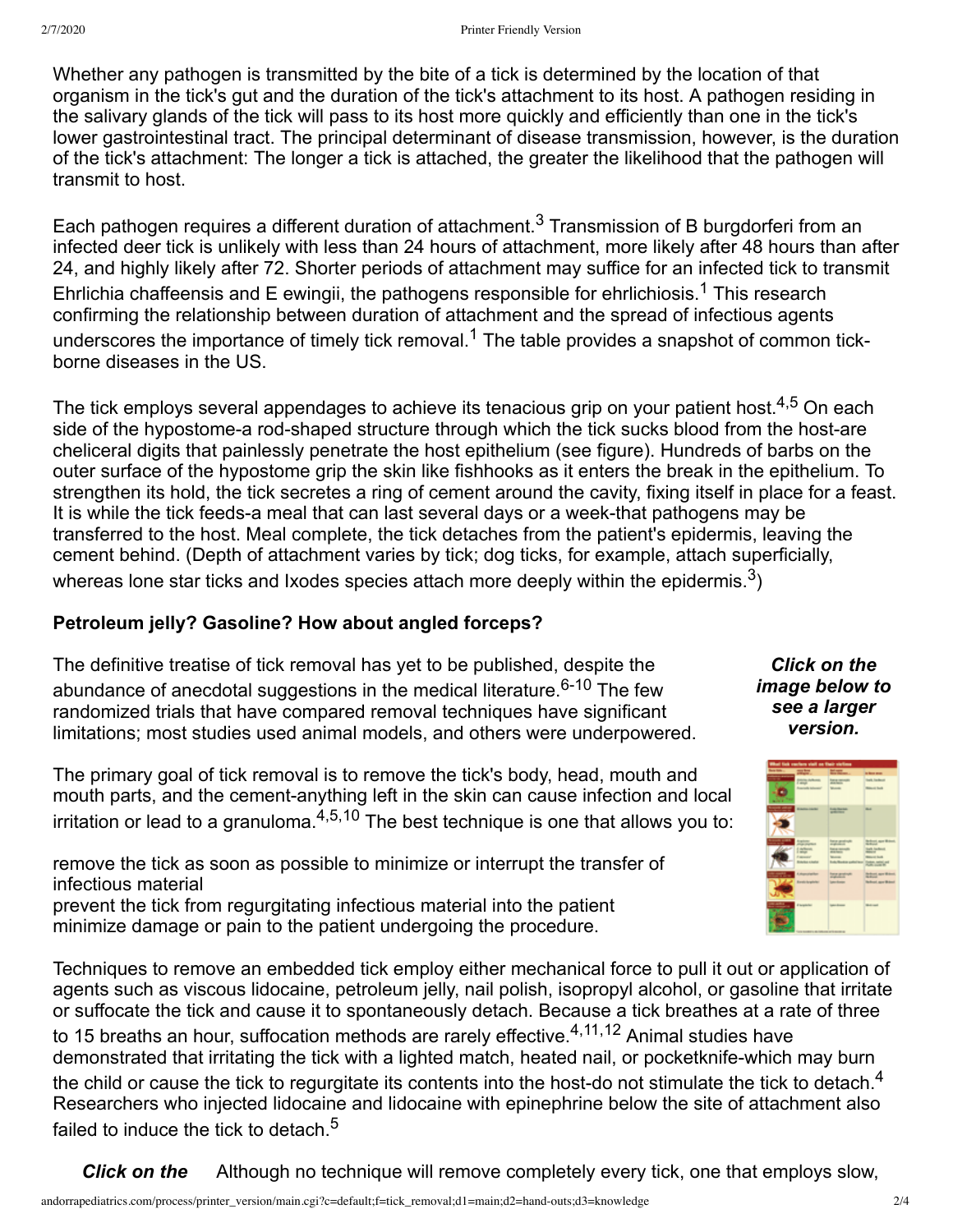#### 2/7/2020 Printer Friendly Version

# *see a larger version.*



image below to steady traction applied at the point of attachment is more likely to remove the tick intact with the cement.3-5,10-13 One such method is described in "Nine steps and a steady hand-surest way to remove a tick." Success depends on the type of tick, its developmental stage, and depth of attachment. Note that nymphs that penetrate deeply are less likely to be removed intact by any method.

> Experts recommend a blunt, medium-tipped, angled mosquito or splinter forceps. (Using your fingers to grasp the tick will force its contents into the host and is less likely to remove the mouth parts and cement.) Any retained mouthparts or cement should be removed promptly with forceps; alternatively, the area can be excised with an 18-gauge needle, as would be done for a splinter.<sup>14</sup>

Commercial devices for tick removal demonstrate varying degrees of utility.<sup>3,12,13</sup> One such tool has jaws that allow the operator to grasp the tick at its mouth and then pull it away from the skin. A second tool incorporates a V-shaped notch so that, as the operator slides the tool along the patient's skin, the tick is trapped at the apex and then pulled from the skin. Although these instruments may be as useful as tweezers or forceps for tick removal, they are not commonly found in most offices or hospital emergency departments.

### **Post-procedure considerations**

It is unnecessary to preserve the tick's remains in alcohol because the predictive value of tick analysis has not been defined.<sup>15</sup> Post-exposure prophylaxis with antibiotics also is not recommended, because of, first, the low risk of disease transmission after a tick bite and, second, the risk of adverse effects from doxycycline and the unproven efficacy of amoxicillin for prophylaxis.<sup>16,17</sup> Consider prophylaxis, however, in a patient who has multiple tick bites or if a tick's attachment is known to have lasted at least 72 hours. Counsel parents to monitor the child for signs and symptoms of infection.

Parents and child may need to be reminded that avoiding tick bites is key to avoiding Lyme and other tick-borne diseases, and that avoidance can be achieved by simple measures:

Wear long pants in areas where tick exposure is likely, and tuck pant legs into socks to ward off the immature ticks on the ground and on low growth.

Inspect the skin, especially the armpit and groin areas, immediately after outdoor activities to detect and remove ticks before transmission can occur.

If skin exposure is unavoidable, apply an appropriate insect repellent to skin or clothing to protect against tick bites.

### **REFERENCES**

1. Des Vignes F, Piesman J, Heffernan R, et al: Effect of tick removal on transmission of Borrelia burgdorferi and Ehrlichia phagocyophila by Ixodes scapularis nymphs. J Inf Dis 2001;183:773

2. Daugherty RJ, Posner J, Henretig FM, et al: Tick paralysis: Atypical presentation, unusual location. Pediatr Emerg Care 2005;21:677-80

3. Piesman J, Mather TN, Sinsky RJ, et al: Duration of tick attachment and Borrelia burgdorferi transmission. J Clin Microbiol 1987;25:557

4. Needham GR: Evaluation of five popular methods for tick removal. Pediatrics 1985;75:997

*Click on the image below to see a larger version.*